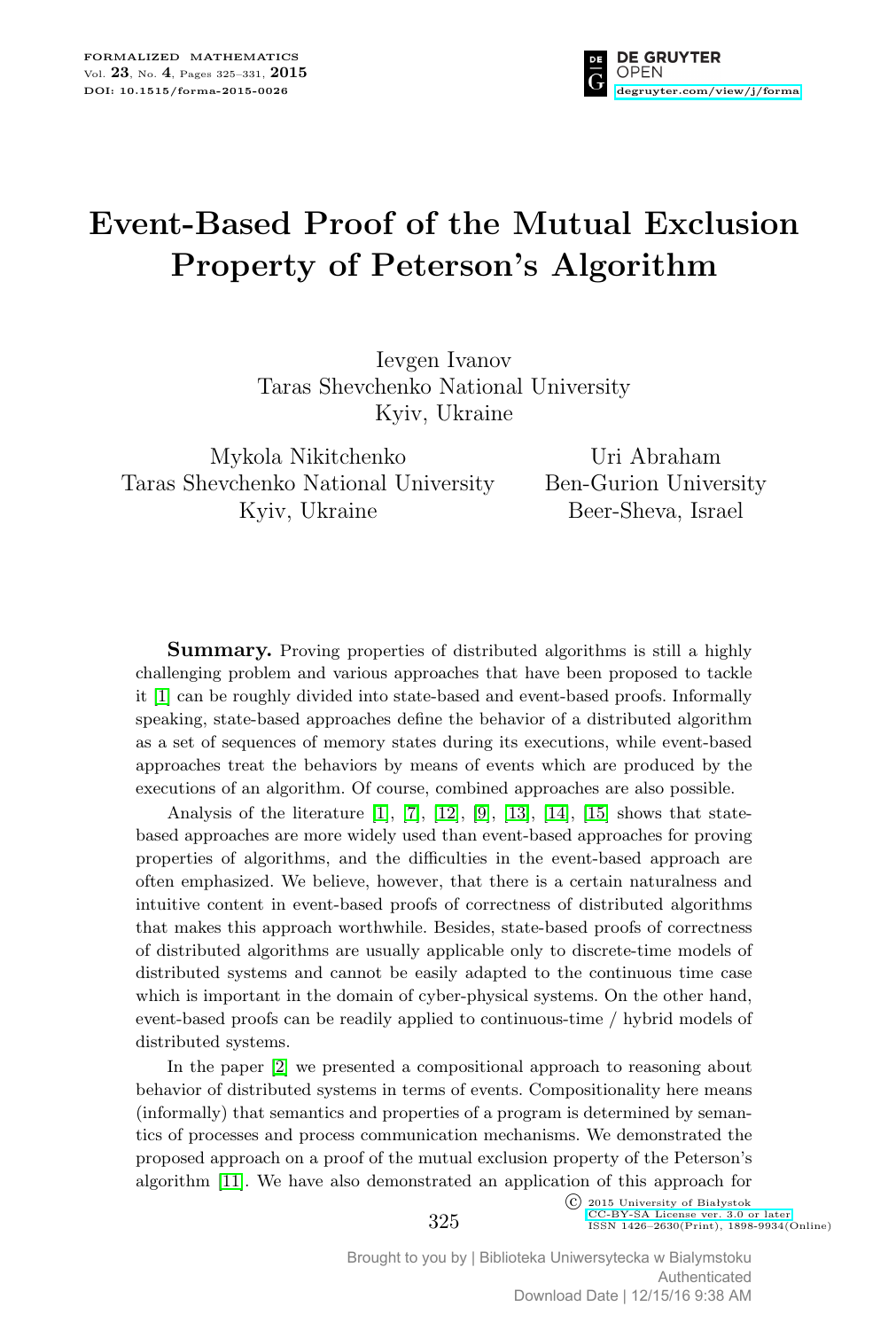proving the mutual exclusion property in the setting of continuous-time models of cyber-physical systems in [\[8\]](#page-6-9).

Using Mizar [\[3\]](#page-6-10), in this paper we give a formal proof of the mutual exclusion property of the Peterson's algorithm in Mizar on the basis of the event-based approach proposed in [\[2\]](#page-6-7). Firstly, we define an event-based model of a sharedmemory distributed system as a multi-sorted algebraic structure in which sorts are events, processes, locations (i.e. addresses in the shared memory), traces (of the system). The operations of this structure include a binary precedence relation  $\leqslant$  on the set of events which turns it into a linear preorder (events are considered simultaneous, if  $e_1 \leqslant e_2$  and  $e_2 \leqslant e_1$ ), special predicates which check if an event occurs in a given process or trace, predicates which check if an event causes the system to read from or write to a given memory location, and a special partial function "val of" on events which gives the value associated with a memory read or write event (i.e. a value which is written or is read in this event) [\[2\]](#page-6-7). Then we define several natural consistency requirements (axioms) for this structure which must hold in every distributed system, e.g. each event occurs in some process, etc. (details are given in [\[2\]](#page-6-7)).

After this we formulate and prove the main theorem about the mutual exclusion property of the Peterson's algorithm in an arbitrary consistent algebraic structure of events. Informally, the main theorem states that if a system consists of two processes, and in some trace there occur two events  $e_1$  and  $e_2$  in different processes and each of these events is preceded by a series of three special events (in the same process) guaranteed by execution of the Peterson's algorithm (setting the flag of the current process, writing the identifier of the opposite process to the "turn" shared variable, and reading zero from the flag of the opposite process or reading the identifier of the current process from the "turn" variable), and moreover, if neither process writes to the flag of the opposite process or writes its own identifier to the "turn" variable, then either the events  $e_1$  and  $e_2$ coincide, or they are not simultaneous (mutual exclusion property).

MSC: [68M14](http://zbmath.org/classification/?q=cc:68M14) [68W15](http://zbmath.org/classification/?q=cc:68W15) [68N30](http://zbmath.org/classification/?q=cc:68N30) [03B35](http://zbmath.org/classification/?q=cc:03B35)

Keywords: distributed system; parallel computing; algorithm; verification; mathematical model

MML identifier: [PETERSON](http://fm.mizar.org/miz/peterson.miz), version: [8.1.04 5.33.1254](http://ftp.mizar.org/)

The notation and terminology used in this paper have been introduced in the following articles: [\[4\]](#page-6-11), [\[5\]](#page-6-12), [\[16\]](#page-6-13), [\[18\]](#page-6-14), [\[19\]](#page-6-15), [\[10\]](#page-6-16), [\[17\]](#page-6-17), and [\[6\]](#page-6-18).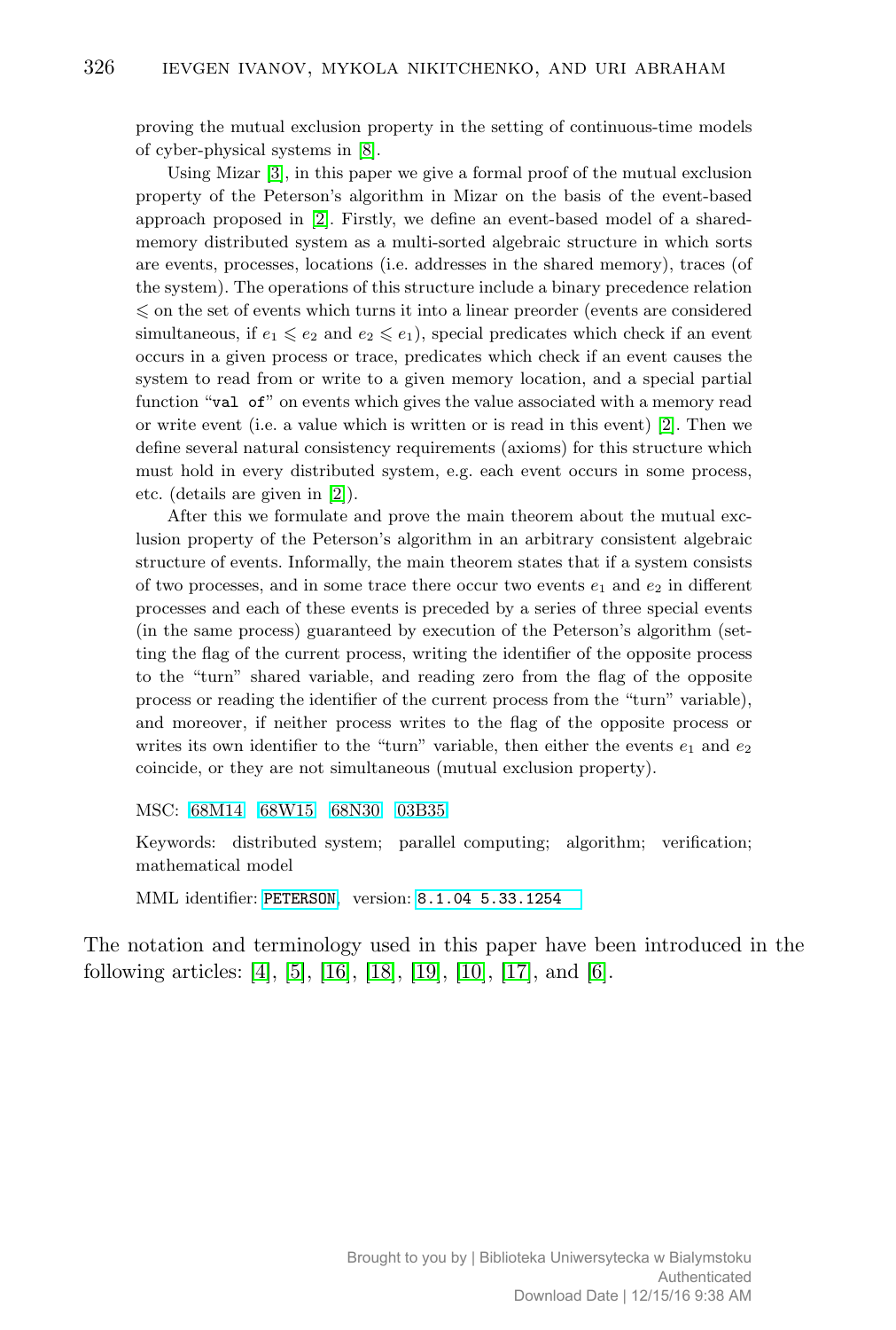#### 1. Preliminaries

We consider values (true, false) which extend 1-sorted structures and are systems

#### *h*a carrier*,* a true*,* a false*i*

where the carrier is a set, the true is an element of the carrier, the false is an element of the carrier.

Let  $A$  be a value/true, false). We say that  $A$  is consistent if and only if (Def. 1) the true of  $A \neq$  the false of A.

Let us observe that there exists a value $\langle$ true, false $\rangle$  which is consistent.

A value with bool is a consistent value (true, false). Let A be a relational structure. We say that *A* is strongly connected if and only if

(Def. 2) the internal relation of *A* is strongly connected in the carrier of *A*.

Let us observe that there exists a relational structure which is non empty, reflexive, transitive, and strongly connected.

A linear preorder is a reflexive, transitive, strongly connected relational structure. Let *V* be a value with bool. We consider events structures over *V* and are systems

*h*events*,* processes*,* locations*,*traces*,*

a proc-E*,* a trace-E*,* a read-E*,* a write-E*,* a val*i*

where the events constitute a non empty linear preorder, the processes constitute a non empty set, the locations constitute a non empty set, the traces constitute a non empty set, the proc-E is a function from the processes into  $2^{(the \text{ carrier of the events})}$ , the trace-E is a function from the traces into  $2^{(the \text{ carrier of the events})}$ , the read-E is a function from the locations

into  $2^{(the \text{ carrier of the events})}$ , the write-E is a function from the locations

into 2(the carrier of the events), the val is a partial function from the carrier of the events to the carrier of *V* .

Let *S* be an events structure over *V* .

A process of *S* is an element of the processes of *S*.

An event of *S* is an element of the carrier of the events of *S*.

An event set of *S* is a subset of the carrier of the events of *S*.

A location of *S* is an element of the locations of *S*.

A trace of *S* is an element of the traces of *S*. From now on *V* denotes a value with bool,  $a_1$ ,  $a_2$  denote elements of the carrier of  $V$ ,  $S$  denotes an events structure over  $V$ ,  $p$ ,  $p_1$ ,  $p_2$  denote processes of  $S$ ,  $x$ ,  $x_1$ ,  $x_2$  denote locations of  $S$ , *t* denotes traces of *S*, *e*,  $e_0$ ,  $e_1$ ,  $e_2$ ,  $e_3$  denote events of *S*, and *E* denotes an event set of *S*.

Let us consider *V*, *S*, *e*, and *x*. We say that *e* reads *x* if and only if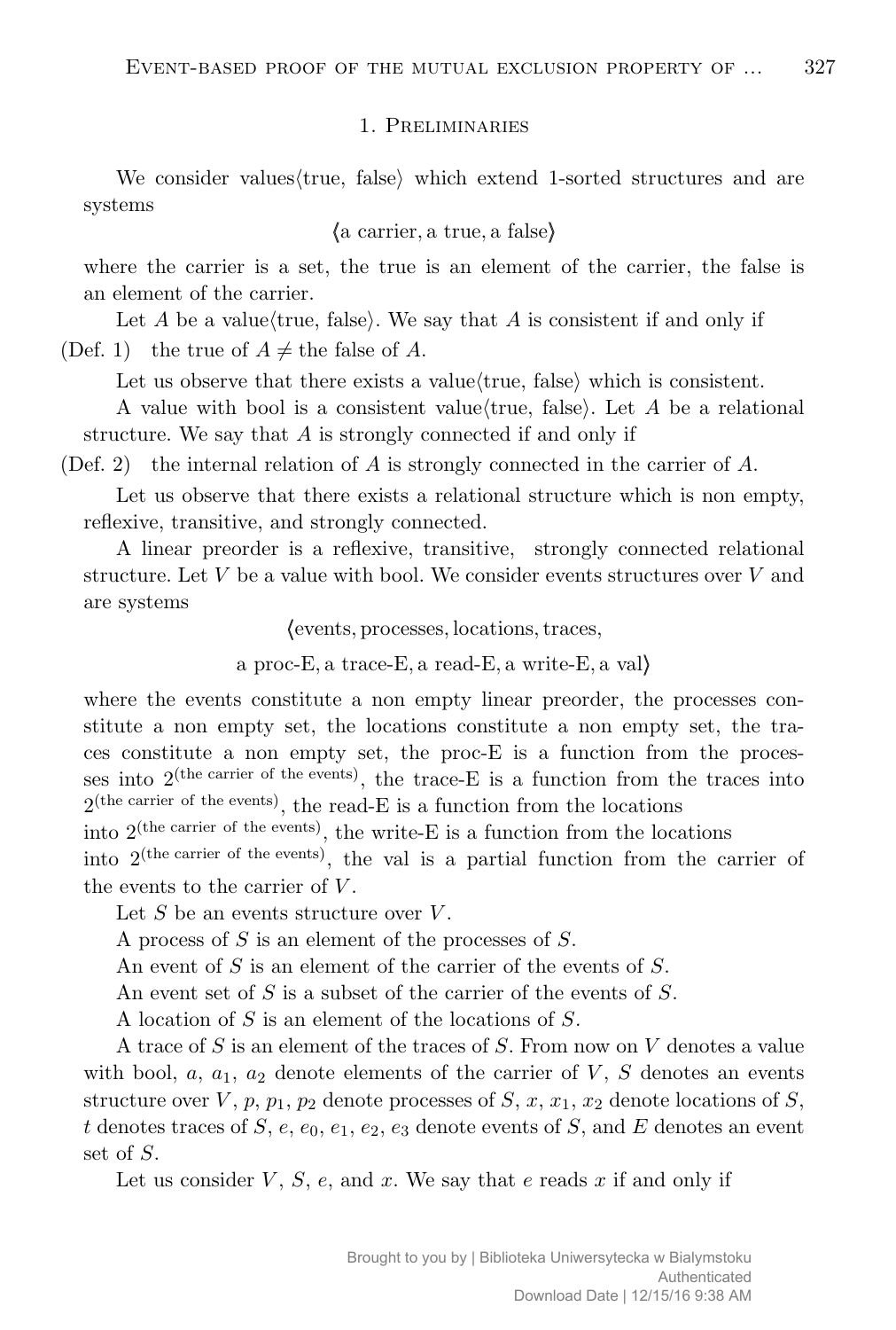(Def. 3)  $e \in (\text{the read-E of } S)(x)$ .

We say that *e* writes to *x* if and only if

- (Def. 4)  $e \in$  (the write-E of  $S(x)$ ). Let us consider *E*. We say that *E* reads *x* if and only if
- (Def. 5) there exists *e* such that  $e \in E$  and  $e$  reads  $x$ . We say that *E* writes to *x* if and only if
- (Def. 6) there exists *e* such that  $e \in E$  and *e* writes to *x*. Let us consider *e* and *t*. We say that  $e \in t$  if and only if
- (Def. 7)  $e \in$  (the trace-E of  $S(t)$ ).

Let us consider *p*. We say that  $e \in p$  if and only if

(Def. 8)  $e \in (\text{the proc-E of } S)(p)$ .

The value associated with event *e* is defined by the term

(Def. 9) (the val of  $S(e)$ .

```
Let us consider p and t. We say that e \in p, t if and only if
```
### (Def. 10)  $e \in p$  and  $e \in t$ .

- Let us consider *x* and *a*. We say that *e* writes to *x* the value *a* if and only if
- (Def. 11) *e* writes to *x* and the value associated with event  $e = a$ . We say that *e* reads from *x* the value *a* if and only if
- (Def. 12) *e* reads *x* and the value associated with event  $e = a$ . We say that *S* is process-complete if and only if
- (Def. 13) for every *t* and *e* such that  $e \in t$  there exists *p* such that  $e \in p$ . We say that *S* is process-ordered if and only if
- (Def. 14) for every p,  $e_1$ , and  $e_2$  such that  $e_1, e_2 \in p$  holds if  $e_1 \leq e_2 \leq e_1$ , then  $e_1 = e_2.$

We say that *S* is rw-ordered if and only if

(Def. 15) for every *x*,  $e_1$ , and  $e_2$  such that  $(e_1 \text{ reads } x \text{ or } e_1 \text{ writes to } x)$  and  $(e_2$ reads *x* or  $e_2$  writes to *x*) holds if  $e_1 \leq e_2 \leq e_1$ , then  $e_1 = e_2$ .

We say that *S* is rw-consistent if and only if

(Def. 16) for every *t*, *x*, *e*, and *a* such that  $e \in t$  and *e* reads *x* and the value associated with event  $e = a$  there exists  $e_0$  such that  $e_0 \in t$  and  $e_0 < e$ and  $e_0$  writes to x and the value associated with event  $e_0 = a$  and for every  $e_1$  such that  $e_1 \in t$  and  $e_1 \leq e$  and  $e_1$  writes to *x* holds  $e_1 \leq e_0$ .

We say that *S* is rw-exclusive if and only if

(Def. 17) for every  $e, x_1$ , and  $x_2$ , it is not true that  $e$  reads  $x_1$  and  $e$  writes to  $x_2$ . We say that *S* is consistent if and only if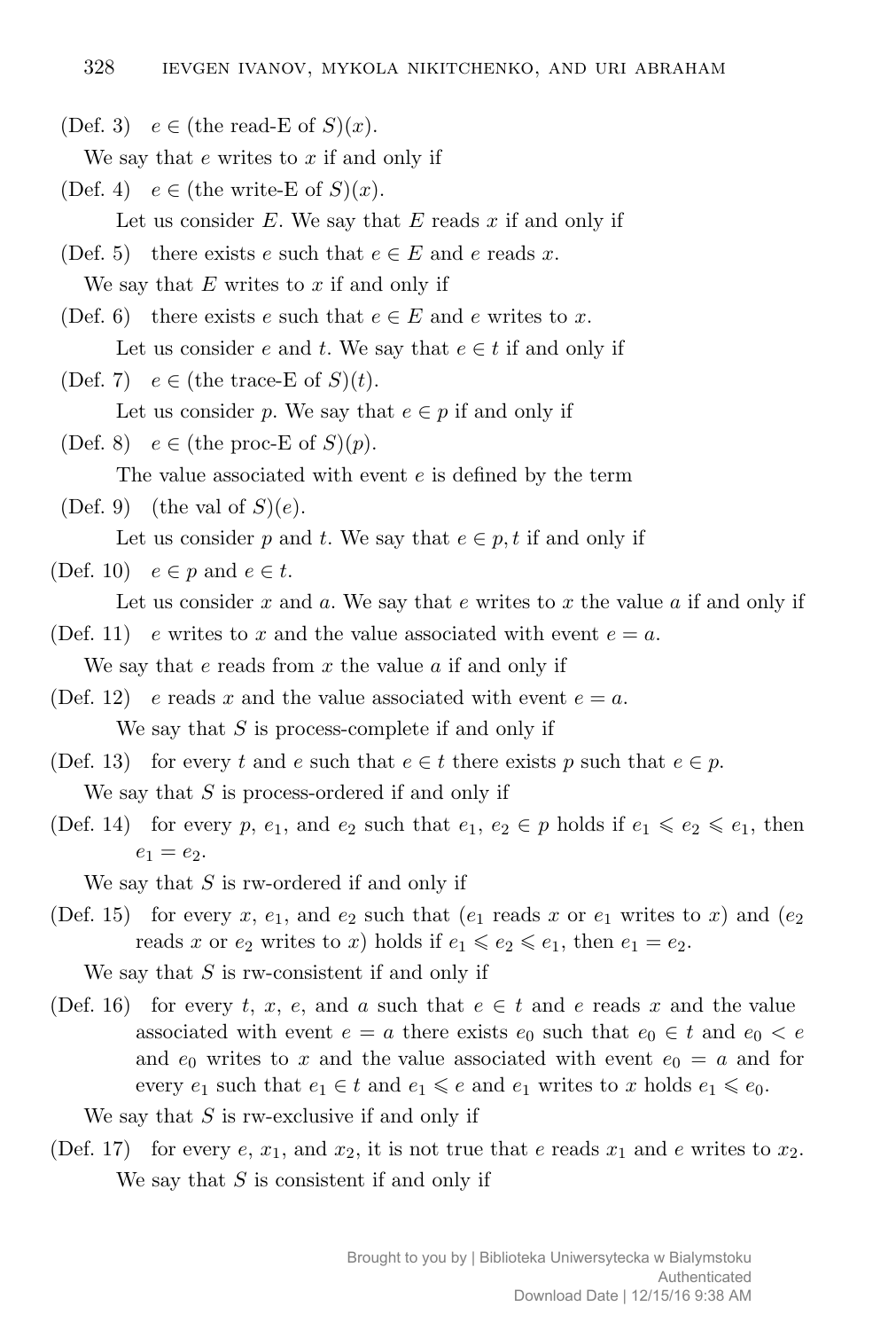(Def. 18) *S* is process-complete, process-ordered, rw-ordered, rw-consistent, and rw-exclusive.

One can check that there exists an events structure over *V* which is consistent.

A distributed system with shared memory over a set of values *V* is a consistent events structure over *V* .

## 2. Peterson's Algorithm

From now on *D* denotes a distributed system with shared memory over a set of values *V*,  $p$ ,  $p_1$ ,  $p_2$  denote processes of *D*,  $x$ ,  $x_1$ ,  $x_2$ ,  $f_1$ ,  $f_2$ ,  $t_1$  denote locations of *D*, *t* denotes traces of *D*, *e*,  $e_0$ ,  $e_1$ ,  $e_2$ ,  $e_3$  denote events of *D*, and *E* denotes an event set of *D*.

Let us consider *V*, *D*,  $e_1$ , and  $e_2$ . We say that  $e_1 \ll e_2$  if and only if (Def. 19)  $e_1 \leqslant e_2$  and  $e_2 \nleqslant e_1$ .

The interval  $(e_1, e_2)$  yielding an event set of  $D$  is defined by the term (Def. 20)  $\{e : e_1 < e < e_2\}.$ 

Let us consider  $p$  and  $t$ . The  $(e_1, e_2)$  interval in  $(p, t)$  yielding an event set of *D* is defined by the term

(Def. 21)  $\{e : e_1 < e < e_2 \text{ and } e \in p, t\}.$ 

Now we state the propositions:

- (1) The  $(e_1, e_2)$  interval in  $(p, t) \subseteq$  the interval  $(e_1, e_2)$ .
- $(2)$  (i)  $e_1 \leqslant e_2$ , or
	- $(ii)$   $e_2 \leqslant e_1$ .
- (3) Suppose  $e \in p$ ,  $t$  and  $e_1 < e < e_2$ . Then  $e \in \text{the } (e_1, e_2)$  interval in  $(p, t)$ .
- (4) If  $e_1 < e_2$ , then  $e_1 \leq e_2$ .
- (5) If  $e_1, e_2 \in p$  and  $e_1 < e_2$ , then  $e_1 \ll e_2$ .
- (6) If  $e_1 \in p$ , t and  $e_2 \in p$ , t and  $e_1 < e_2$ , then  $e_1 \ll e_2$ .
- (7) If  $e_1 \ll e_2$ , then  $e_1 < e_2$ .
- (8) If  $e_1, e_2 \in p$ , then  $e_1 = e_2$  or  $e_1 \ll e_2$  or  $e_2 \ll e_1$ .
- $(9)$  If  $e_1 \leqslant e_2 \leqslant e_3$ , then  $e_1 \leqslant e_3$ .
- (10) If  $e_1 \leq e_2 \leq e_3$ , then  $e_1 \leq e_3$ .
- (11) If  $e_1 \ll e_2 \leq e_3$ , then  $e_1 \ll e_3$ .
- (12) If  $e_1 \ll e_2 \ll e_3$ , then  $e_1 \ll e_3$ .

Let us consider  $V, D, e_1$ , and  $e_2$ . We say that  $e_1$  and  $e_2$  are simultaneous events if and only if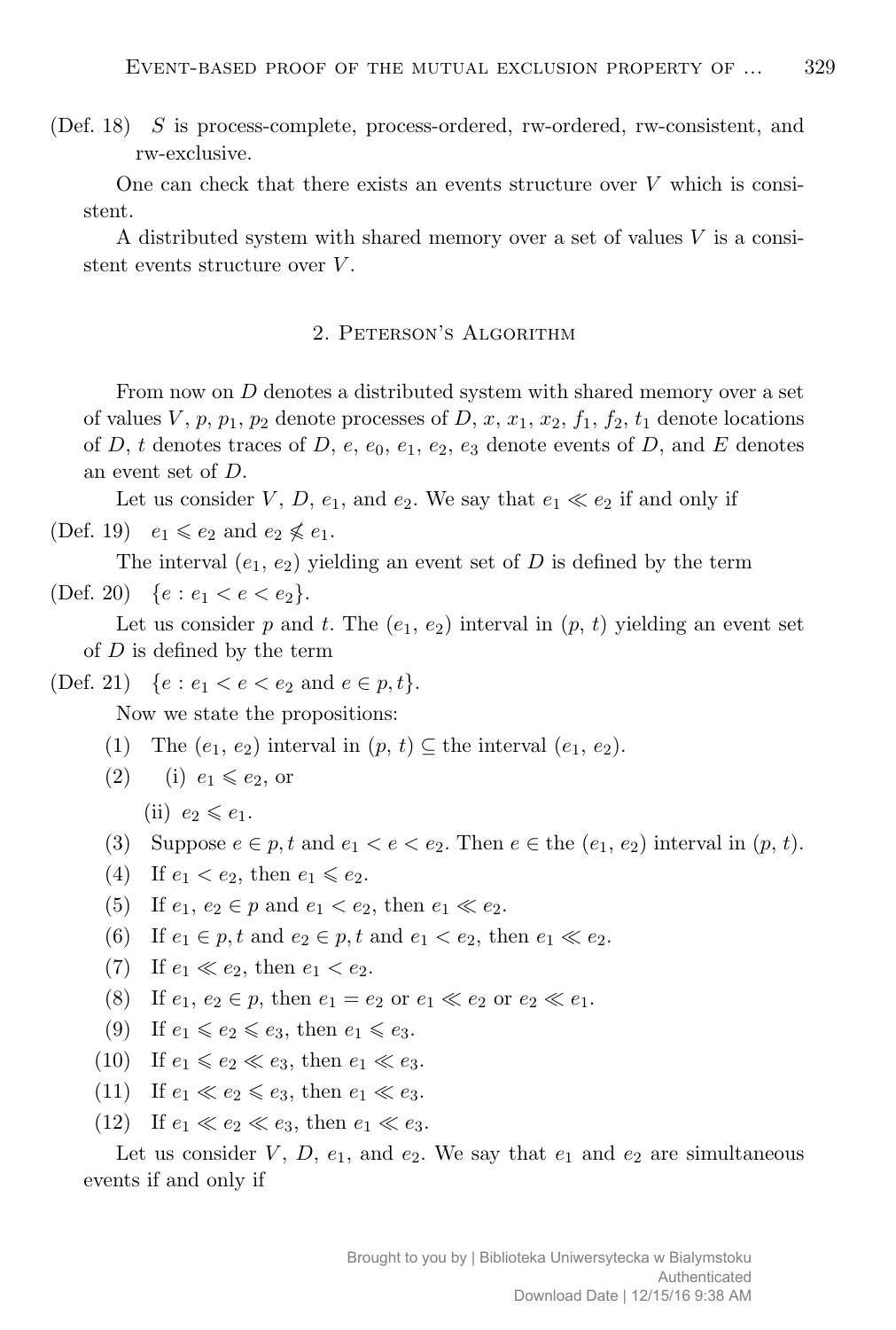$(\text{Def. } 22) \quad e_1 \leqslant e_2 \leqslant e_1.$ 

if

Now we state the proposition:

(13) If  $e_1$  and  $e_2$  are not simultaneous events, then  $e_1 \ll e_2$  or  $e_2 \ll e_1$ .

Let us consider *V*, *D*, *p*, *t*, *e*,  $x_1$ ,  $x_2$ ,  $t_1$ ,  $a_1$ , and  $a_2$ . We say that *e* is a

- Peterson critical section with respect to  $p$ ,  $x_1$ ,  $x_2$ ,  $t_1$ ,  $a_1$ ,  $a_2$  and  $t$  if and only if (Def. 23) there exists  $e_1$  and there exists  $e_2$  and there exists  $e_3$  such that  $e_1 \in p, t$ 
	- and  $e_2 \in p$ , t and  $e_3 \in p$ , t and  $e_1 < e_2 < e_3 < e$  and  $e_1$  writes to  $x_1$  the value the true of *V* and the  $(e_1, e)$  interval in  $(p, t)$  does not write to  $x_1$ and  $e_2$  writes to  $t_1$  the value  $a_2$  and the  $(e_2, e)$  interval in  $(p, t)$  does not write to  $t_1$  and ( $e_3$  reads from  $x_2$  the value the false of  $V$  or  $e_3$  reads from  $t_1$  the value  $a_1$ ).

Let  $E_1$  be a set. We say that  $E_1$  are Peterson critical sections in  $t$  if and only

(Def. 24) there exists  $p_1$  and there exists  $p_2$  such that for every process p of D,  $p = p_1$  or  $p = p_2$  and there exists  $f_1$  and there exists  $f_2$  and there exists  $t_1$  such that for every *e* such that  $e \in p_1$ , *t* holds *e* does not write to  $f_2$ and  $e$  does not write to  $t_1$  the value the false of  $V$  and for every  $e$  such that  $e \in p_2$ , t holds *e* does not write to  $f_1$  and *e* does not write to  $t_1$  the value the true of *V* and for every *e* such that  $e \in E_1$  holds *e* is a Peterson critical section with respect to  $p_1$ ,  $f_1$ ,  $f_2$ ,  $t_1$ , the false of *V*, the true of *V* and *t* and *e* is a Peterson critical section with respect to  $p_2$ ,  $f_2$ ,  $f_1$ ,  $t_1$ , the true of *V* , the false of *V* and *t*.

Now we state the propositions:

- (14) Suppose  $e_1, e_2 \in t$  and  $e_1$  reads from x the value  $a_1$  and  $e_2$  reads from x the value  $a_2$  and  $e_1 \leqslant e_2$  and  $a_1 \neq a_2$ . Then there exists *e* such that
	- (i)  $e \in t$ , and
	- (ii)  $e_1 \ll e \ll e_2$ , and
	- (iii)  $e$  writes to  $x$  the value  $a_2$ .

The theorem is a consequence of (9) and (2).

(15) Main result: Mutual exclusion property of Peterson's algo-RITHM:

If  $e_1, e_2 \in t$  and  $\{e_1, e_2\}$  are Peterson critical sections in *t*, then  $e_1 = e_2$ or  $e_1 \ll e_2$  or  $e_2 \ll e_1$ . The theorem is a consequence of (2), (5), (9), (11), (10), and (14).